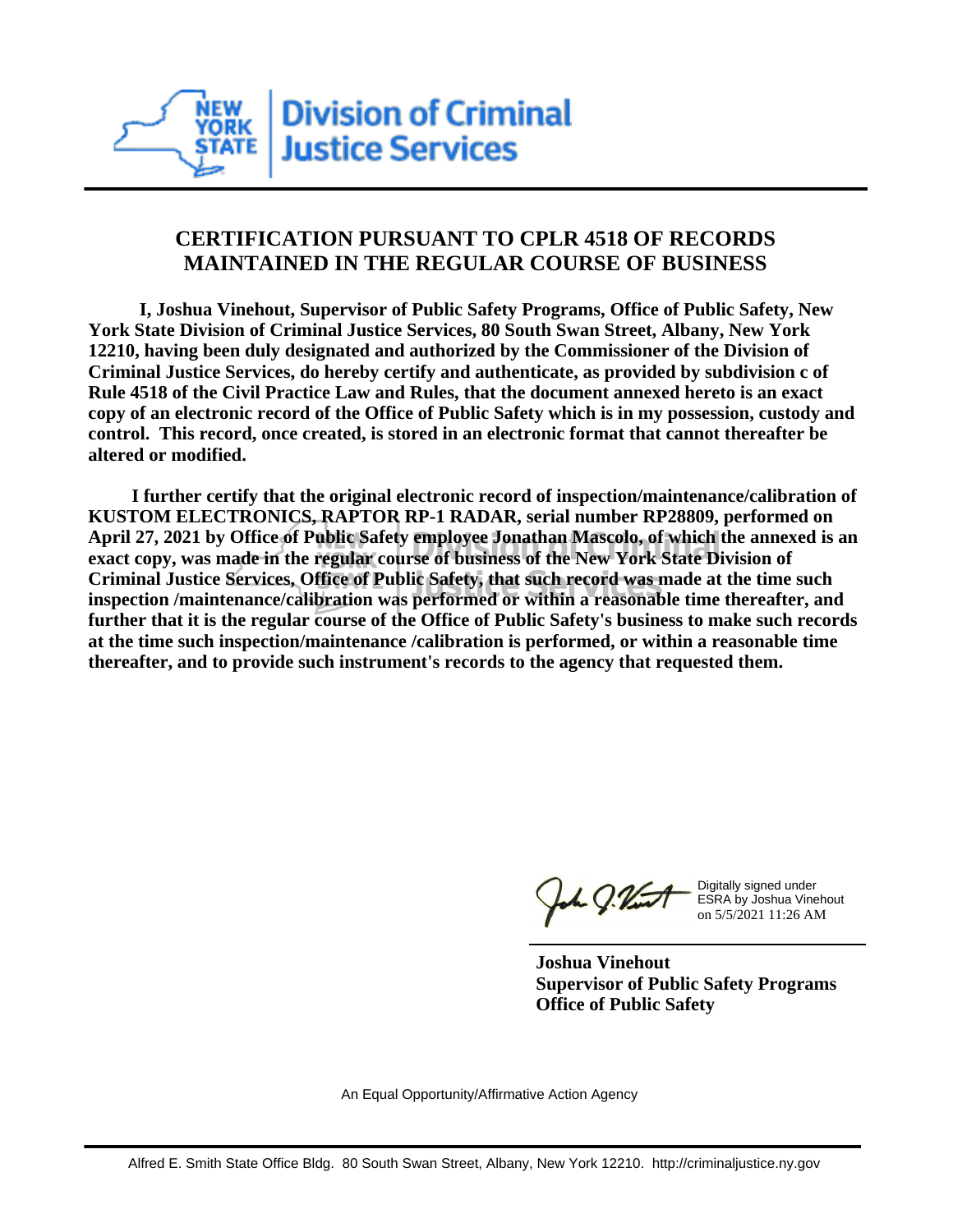## **RADAR RECORD OF INSPECTION / MAINTENANCE / CALIBRATION**

## **Name of Submitting Agency: Wayne County Sheriff`s Office Manufacturer: KUSTOM ELECTRONICS Model: RAPTOR RP-1 Date: April 27, 2021 Serial Number: RP28809**

 **I hereby certify that KUSTOM ELECTRONICS RADAR, model RAPTOR RP-1, serial number RP28809/ / RK33517 / / RK33514, has been calibrated using standards whose accuracies are established by the National Bureau of Standards, or have been derived by the ratio type of self calibration techniques. Calibration has been effected by controlled tests performed on the date indicated above.**

| <b>Test No</b> | <b>Internal Standard</b>                   | <b>Test Result</b> |
|----------------|--------------------------------------------|--------------------|
|                | <b>PAS MPH</b>                             | <b>PAS MPH</b>     |
| <b>Test No</b> | <b>Certification Standard (Stationary)</b> | <b>Test Result</b> |
|                | 65 MPH                                     | 65 MPH             |
|                | 35 MPH<br>YORK                             | 35 MPH             |
| <b>Test No</b> | <b>Certification Standard (Moving)</b>     | <b>Test Result</b> |
|                | 65 MPH                                     | <b>30 MPH</b>      |
|                | 35 MPH                                     |                    |

**Turning Fork Certification / Date of Certification: April 27, 2021**

| <b>Serial Number</b> | Frequency | <b>Test Result</b> |
|----------------------|-----------|--------------------|
| 65351                | 1732 H7   | 65 MPH             |

**The above stated tuning fork has been tested and found to oscillate at 4732 Hertz. It will cause a calibration signal of 65 MPH when used with a Doppler traffic radar operating at 24,150 Mhz.**

| <b>Serial Number</b> | <b>Frequency</b> | <b>Test Result</b> |
|----------------------|------------------|--------------------|
| 67476                | 2542 HZ          | 35 MPH             |

**The above stated tuning fork has been tested and found to oscillate at 2542 Hertz. It will cause a calibration signal of 35 MPH when used with a Doppler traffic radar operating at 24,150 Mhz.**

 **I further certify that the entries made in these records were made at the time that the inspection /maintenance/calibration of the above identified RADAR was performed, or within a reasonable time thereafter.**

 *page 1 of 2* 

Digitally signed under ESRA by Jonathan Mascolo on 4/27/2021 2:17 PM

**Jonathan Mascolo Highway Safety Equipment Technician Office of Public Safety**

**\_\_\_\_\_\_\_\_\_\_\_\_\_\_\_\_\_\_\_\_\_\_\_\_\_\_\_\_\_\_\_\_\_\_\_\_\_**